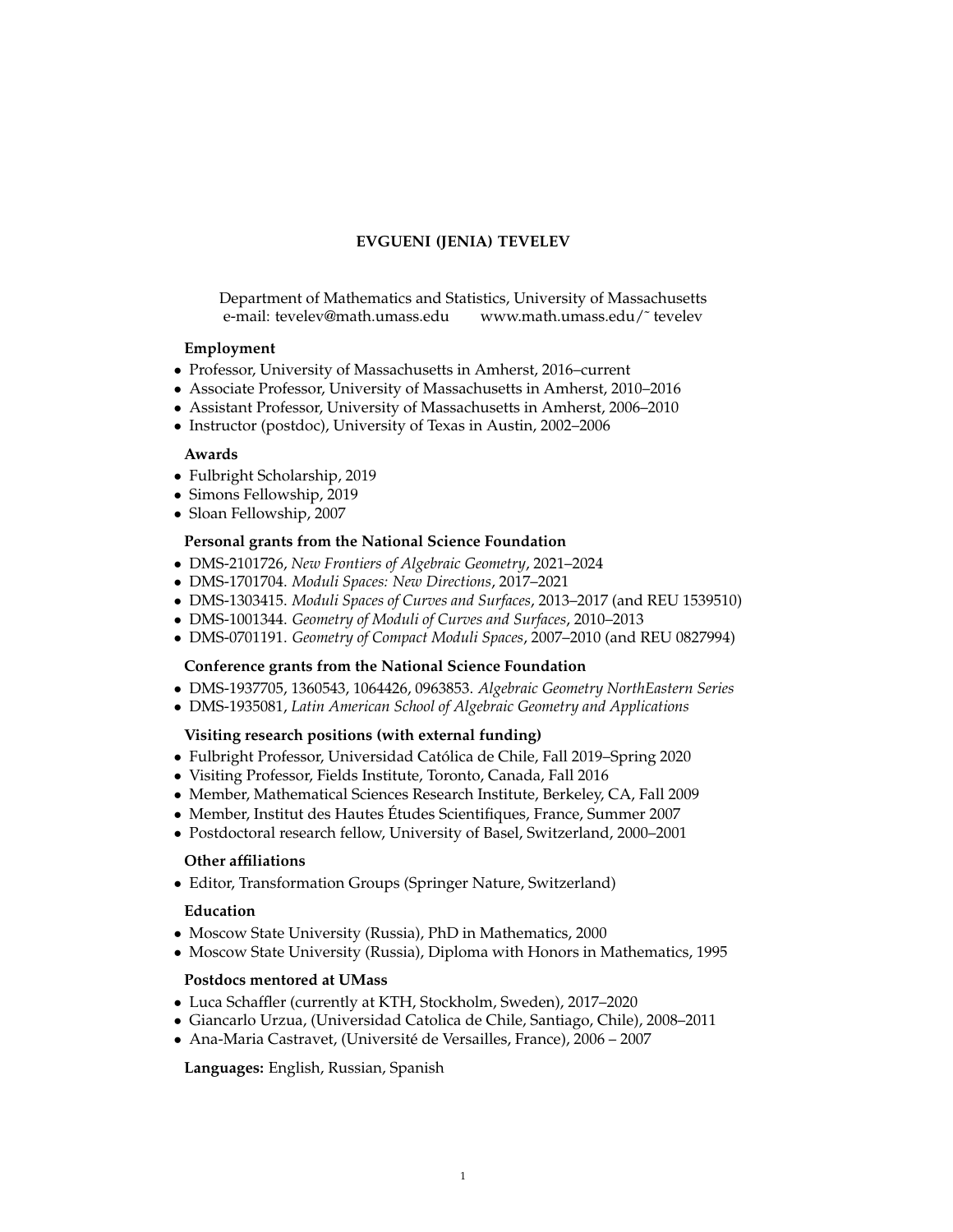#### 2 EVGUENI (JENIA) TEVELEV

# **Graduate students**

- Arie Stern
- Sebastian Torres (currently at University of Miami)
- Tassos Vogiannou (Electronic Arts)
- Julie Rana (Lawrence University) received Distinguished Thesis Award

# **Undergraduate students**

- Elizabeth Pratt
- Shelby Cox (placed at the PhD program at University of Michigan), received UMass Rising Researcher award, NSF Graduate Research Fellowship
- Greg McGrath (UC Santa Barbara)
- Stephen Obinna (Brown University)
- Morgan Opie (Harvard) received Alice T. Schafer Prize runner-up, a national prize for excellence in mathematics by an undergraduate woman, UMass Rising Researcher award, Churchill scholarship for postgraduate study at Cambridge, NSF Graduate Research Fellowship
- Nicolas Reyes (UT Austin), received NSF Graduate Research Fellowship
- Nate Harman (MIT), received NSF Graduate Research Fellowship
- Charles Boyd (Internship at Macaulay 2)
- Ilya Scheidwasser (Northeastern)
- Alex Levine (University of Vermont)

### **Selected publications**

- *BGMN conjecture via stable pairs*, with Sebastian Torres, 41p. (2021), arXiv:2108.11951 **Abstract.** Let C be a smooth projective curve of genus  $q > 1$  and let N be the moduli space of stable rank 2 vector bundles on C of odd degree. We construct a semi-orthogonal decomposition of the bounded derived category of N conjectured by Narasimhan and by Belmans, Galkin and Mukhopadhyay. It has two blocks for each *i*-th symmetric power of *C* for  $i = 0, ..., g - 2$  and one block for the  $(g - 1)$ -st symmetric power. We conjecture that the subcategory generated by our blocks has a trivial semi-orthogonal complement, proving the full BGMN conjecture. Our proof is based on an analysis of wall-crossing between moduli spaces of stable pairs, combining classical vector bundles techniques with the method of windows into derived categories.
- *Blown-up toric surfaces with non-polyhedral effective cone*, with Ana-Maria Castravet, Antonio Laface and Luca Ugaglia, 55 p. (2020), arXiv:2009.14298

**Abstract.** We construct examples of projective toric surfaces whose blow-up at a general point has a non-polyhedral pseudo-effective cone, both in characteristic 0 and in every prime characteristic  $p$ . As a consequence, we prove that the pseudo-effective cone of the Grothendieck–Knudsen moduli space of stable rational curves with *n* marked points is not polyhedral for  $n \geq 10$  in characteristic 0 and in characteristic  $p$ , for all primes  $p$ . Many of these toric surfaces are related to a very interesting class of arithmetic threefolds that we call arithmetic elliptic pairs of infinite order. Their analysis in characteristic  $p$  relies on tools of arithmetic geometry and Galois representations in the spirit of the Lang-Trotter conjecture, producing toric surfaces whose blow-up at a general point has a non-polyhedral pseudo-effective cone in characteristic  $0$  and in characteristic  $p$ , for an infinite set of primes p of positive density.

• *Scattering amplitudes of stable curves*, 51 p. (2020), arXiv:2007.03831

**Abstract.** Equations of hypertree divisors on the Grothendieck-Knudsen moduli space of stable rational curves, introduced by Castravet and Tevelev, appear as numerators of scattering amplitude forms for n massless particles in  $N = 4$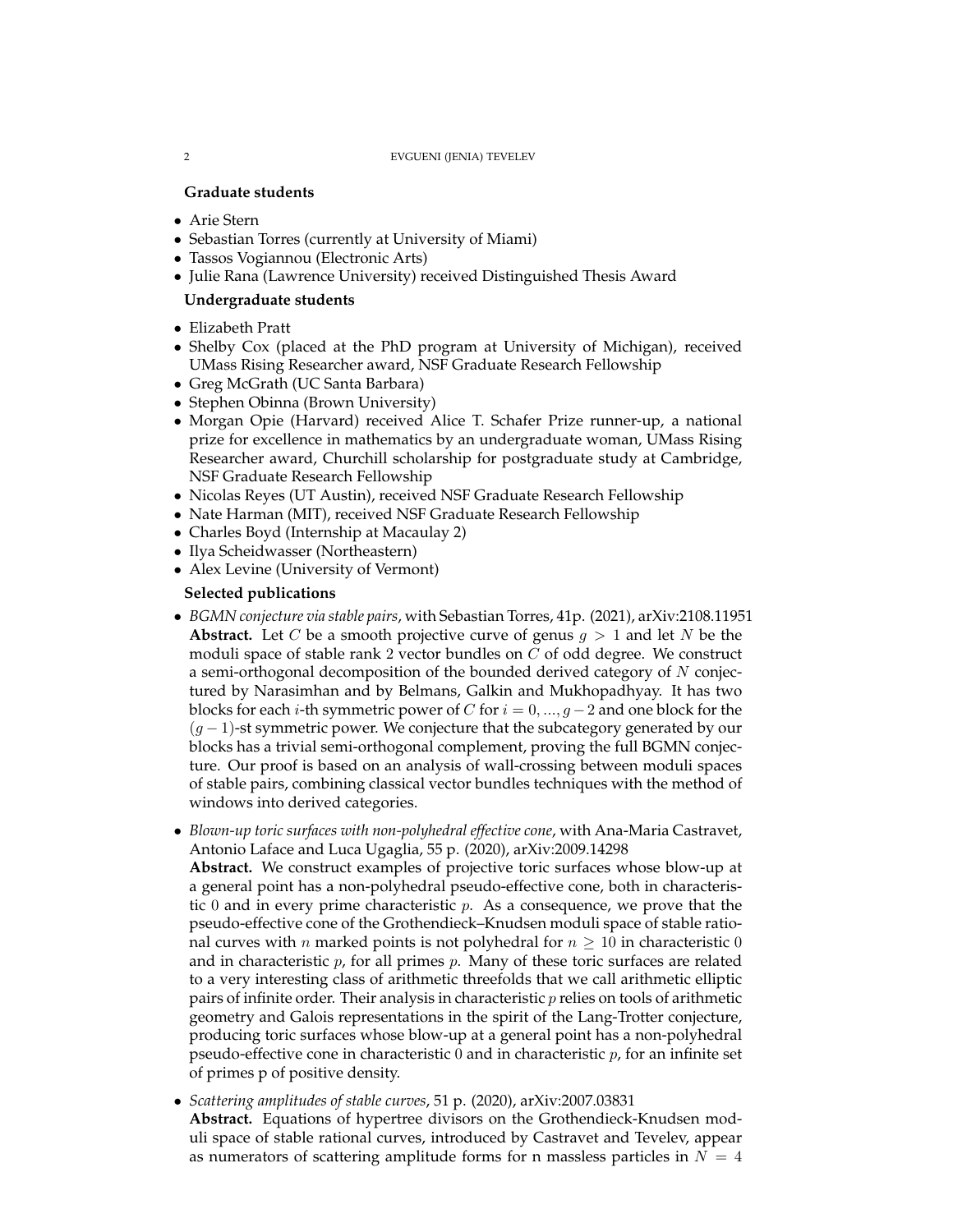Yang-Mills theory in the work of Arkani-Hamed, Bourjaily, Cachazo, Postnikov and Trnka. Rather than being a coincidence, this is just the tip of the iceberg of an exciting relation between algebraic geometry and high energy physics. We interpret scattering amplitude forms as probabilistic Brill-Noether theory: the study of statistics of images of n marked points under a random meromorphic function uniformly distributed with respect to the translation-invariant volume form of the Jacobian. We focus on the maximum helicity violating regime, which leads to a beautiful physics-inspired geometry for various classes of algebraic curves: smooth, stable, hyperelliptic, real algebraic, etc.

• *Derived category of moduli of pointed curves – II*, with Ana-Maria Castravet, 59 p. (2020), arXiv:2002.02889

**Abstract.** We prove the Manin-Orlov conjecture: the moduli space of stable rational curves with  $n$  marked points has a full exceptional collection equivariant under the action of the symmetric group  $S_n$  permuting the marked points. In particular, its K-group with integer coefficients is a permutation  $S_n$ -lattice.

• Compactifications of moduli spaces of points and lines in  $\mathbb{P}^2$ , with Luca Schaffler, International Math. Research Notices (2021), 79p. Abstract. Projective duality identifies moduli spaces of points in  $\mathbb{P}^2$  and lines in the dual  $\mathbb{P}^2$ . The latter space admits Kapranov's Chow quotient compactification, studied also by Lafforgue, Hacking, Keel, Tevelev, and Alexeev, which gives an example of a KSBA moduli space of stable surfaces: it carries a family of reducible degenerations of  $\mathbb{P}^2$  with n "broken lines". Gerritzen and Piwek proposed a dual

perspective, a compact moduli space parametrizing reducible degenerations of  $\mathbb{P}^2$  with n smooth points. We investigate the relation between these approaches, answering a question of Kapranov from 2003.

• *Spherical Tropicalization*, with Tassos Vogiannou, Transformation Groups **26** (2021), 691–718 (Ernest Vinberg memorial volume)

**Abstract.** We extend tropicalization and tropical compactification of subvarieties of algebraic tori to subvarieties of spherical homogeneous spaces. Given a tropical compactification of a subvariety, we show that the support of the colored fan of the ambient spherical variety agrees with the tropicalization of the subvariety. The proof is based on our equivariant version of the attening by blow-up theorem. We provide many examples.

• *Exceptional collections on certain Hassett spaces*, with Ana-Maria Castravet, Epijournal ´ de Géométrie Algébrique, 4 (2020), 1-34

**Abstract.** We construct an  $S_2 \times S_n$  invariant full exceptional collection on Hassett spaces of weighted stable rational curves with  $n+2$  markings and weights  $(\frac{1}{2} +$  $a, \frac{1}{2} + a, b, ..., b$ ), for very small positive  $a, b$ , that can be identified with symmetric GIT quotients of  $(\mathbb{P}^1)^n$  by the diagonal action of  $\mathbb{G}_m$  when n is odd, and their Kirwan desingularization when  $n$  is even. The existence of such an exceptional collection is one of the needed ingredients in order to prove the existence of a full  $S_n$ -invariant exceptional collection on the moduli space of stable rational curves with  $n$  marked points. To prove exceptionality we use the method of windows in derived categories. To prove fullness we use previous work on the existence of invariant full exceptional collections on Losev-Manin spaces.

• *Derived category of moduli of pointed curves – I*, with Ana-Maria Castravet, Algebraic Geometry **7** (6) (2020), 722–757

**Abstract.** This is the first paper in the sequence devoted to derived category of moduli spaces of curves of genus 0 with marked points. We develop several approaches to describe it equivariantly with respect to the action of the symmetric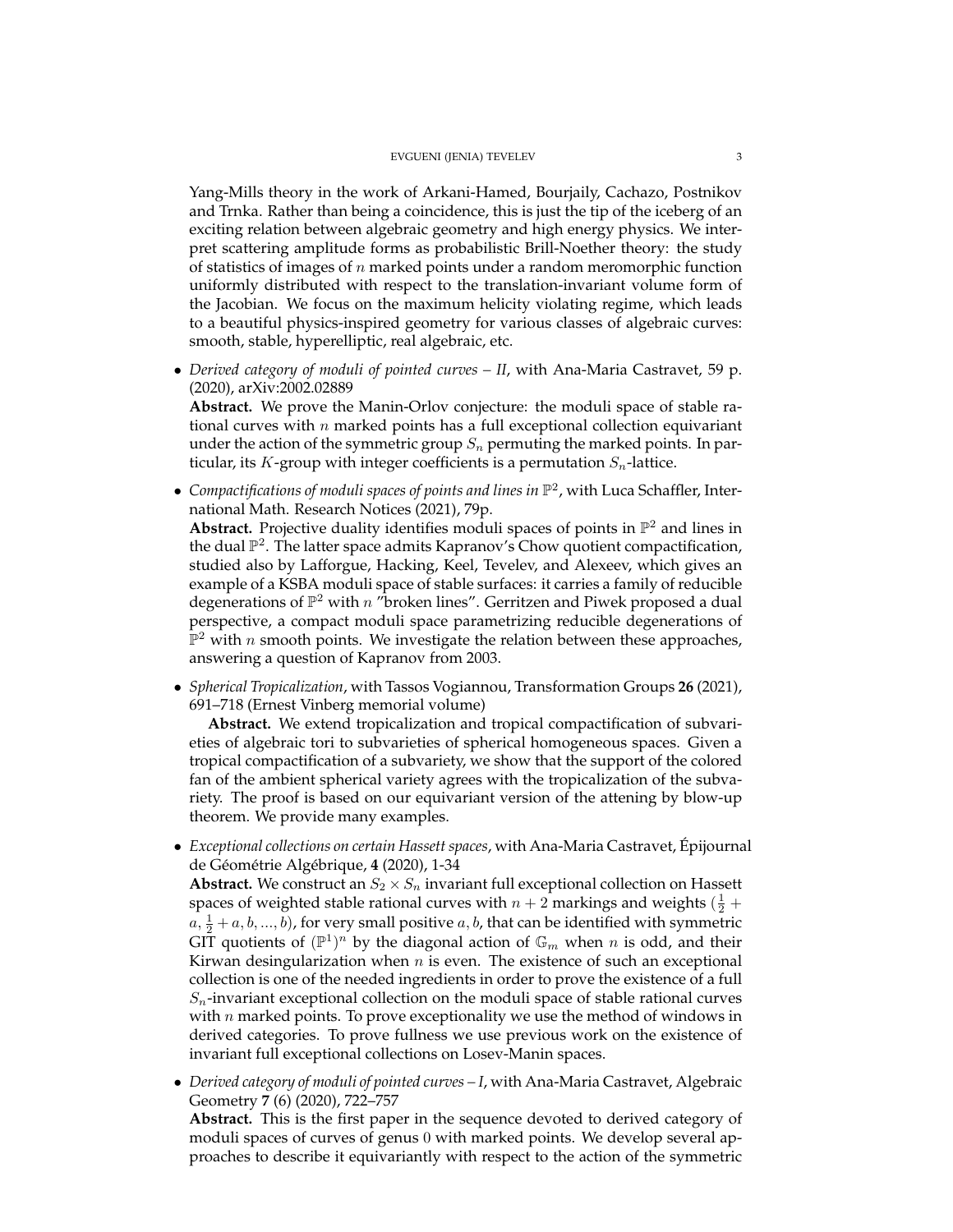group permuting marked points. We construct an equivariant full exceptional collection on the Losev-Manin space which categorifies derangements.

- *The Craighero-Gattazzo surface is simply-connected*, with Julie Rana and Giancarlo Urzua, Compositio, **153** (2017), 557–585 **Abstract.** We show that the Craighero-Gattazzo surface, the minimal resolution of an explicit complex quintic surface with four elliptic singularities, is simplyconnected. This was conjectured by Dolgachev and Werner, who proved that its fundamental group has a trivial profinite completion. The Craighero-Gattazzo surface is the only explicit example of a smooth simply-connected complex surface of geometric genus zero with ample canonical class. We hope that our method will find other applications: to prove a topological fact about a complex surface
- *Flipping Surfaces*, with Paul Hacking and Giancarlo Urzua, Journal of Algebraic Geometry, **26** (2017), 279–345

we use an algebraic reduction mod  $p$  technique and deformation theory.

**Abstract.** We study semistable extremal threefold neighborhoods following the earlier work of Mori, Kollar, and Prokhorov. We classify possible flips and extend Mori's algorithm for computing flips of extremal neighborhoods of type k2A to more general neighborhoods of type k1A. In fact we show that they belong to the same deformation family as k2A, and we explicitly construct the universal family of extremal neighborhoods. This construction follows very closely Mori's division algorithm, which we interpret as a sequence of mutations in the cluster algebra of rank 2 with general coefficients. We identify, in the versal deformation space of a cyclic quotient singularity, the locus of deformations such that the total space admits a (terminal) antiflip. We show that these deformations come from at most two irreducible components of the versal deformation space. As an application, we give an algorithm for computing stable one-parameter degenerations of smooth projective surfaces (under some conditions) and describe several components of the Kollar-Shepherd-Barron boundary of the moduli space of smooth canonically polarized surfaces of geometric genus zero.

• M0,n *is not a Mori Dream Space*, with Ana-Maria Castravet, Duke Math. Journal, **164**, no. 8 (2015), 1641–1667

**Abstract.** Building on the work of Goto, Nishida and Watanabe on symbolic Rees algebras of monomial primes, we prove that the moduli space of stable rational curves with *n* punctures is not a Mori Dream Space for  $n > 133$ . This answers the question of Hu and Keel.

- *On a Question of Teissier*, Collectanea Math., 65, no. 1 (2014), 61–66 **Abstract.** We answer positively a question of B. Teissier on the existence of a resolution of singularities inside an equivariant map of toric varieties.
- *Hypertrees, Projections, and Moduli of Stable Rational Curves*, with Ana-Maria Castravet, Crelle's Journal, **675** (2013), 121–180.

**Abstract.** We give a description for the subcone of effective divisors of the Grothendieck-Knudsen moduli space of stable rational curves with  $n$  marked points. Namely, we introduce new combinatorial structures called hypertrees and show they give exceptional divisors with many remarkable properties.

• *Rigid Curves on*  $\overline{M}_{0,n}$  *and Arithmetic Breaks*, with Ana-Maria Castravet, Contemporary Math., **564** (2012), 19–67

**Abstract.** A result of Keel and McKernan states that a hypothetical counterexample to the F-conjecture must come from rigid curves on the moduli space of stable rational curves that intersect the interior. We exhibit several ways of constructing rigid curves. In all our examples, a reduction mod p argument shows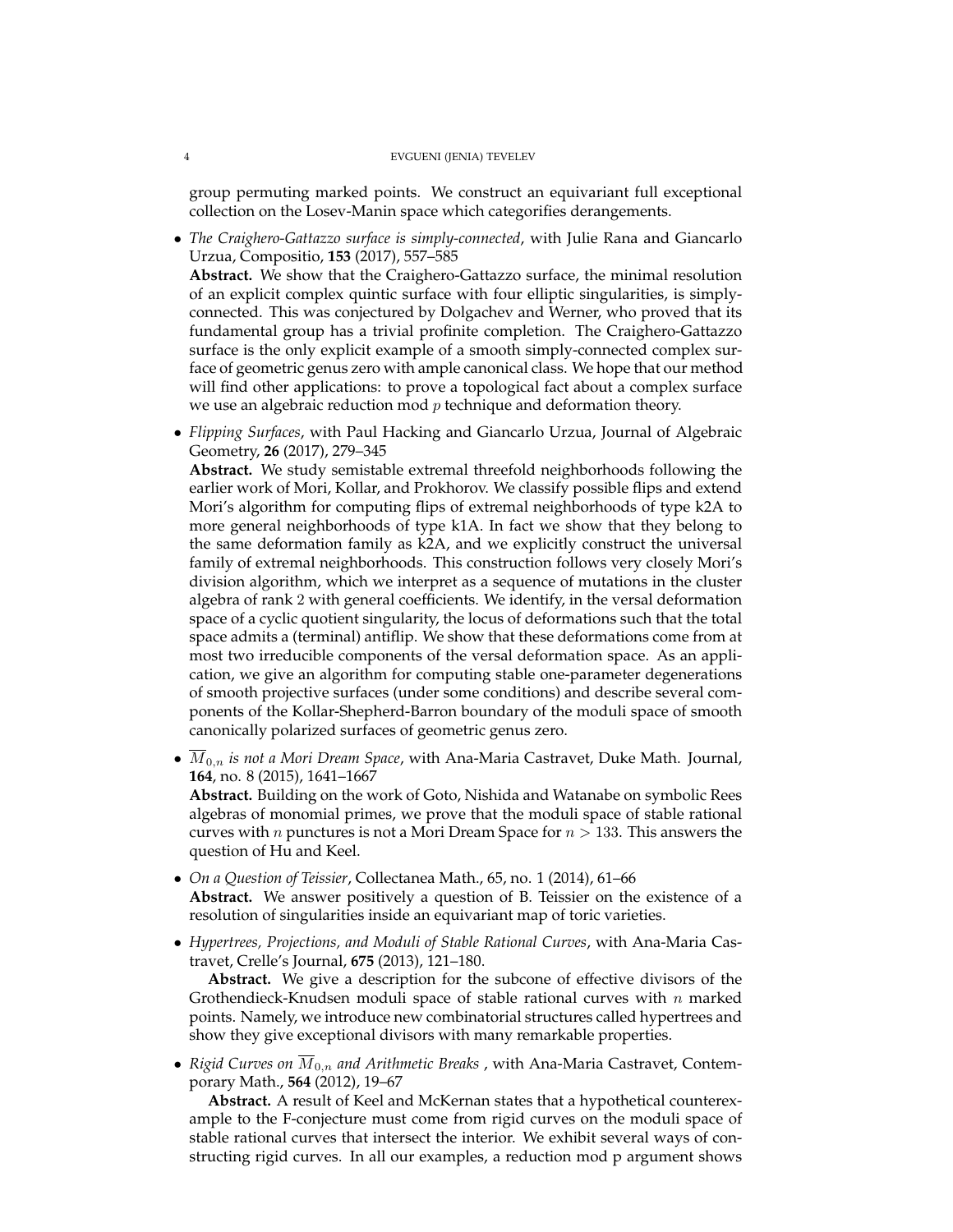that the classes of the rigid curves that we construct can be decomposed as sums of F-curves.

- *Stable Pair, Tropical, and Log Canonical Compact Moduli of Del Pezzo Surfaces,* with Paul Hacking and Sean Keel, Inventiones Math. **178** , no.1 (2009), 173–228 **Abstract.** We give a functorial normal crossing compactification of the moduli of smooth marked cubic surfaces entirely analogous to the Grothendieck-Knudsen moduli space of stable rational curves.
- *Equations for* M0,n, with Sean Keel, International J. of Math. **20**, no.9 (2009), 1–26 **Abstract.** We show that the log canonical bundle of the moduli space of stable rational curves is very ample; show the homogeneous coordinate ring is Koszul; and give a nice set of rank 4 quadratic generators for the homogeneous ideal: the embedding is equivariant for the symmetric group, and the image lies on many Segre embedded copies of  $\mathbb{P}^1\times\mathbb{P}^2\times\ldots\times\mathbb{P}^{n-3}$ , permuted by the symmetric group. The homogeneous ideal of the moduli space is the sum of the homogeneous ideals of these Segre embeddings.
- *Elimination Theory for Tropical Varieties*, with Bernd Sturmfels, Math. Research Letters **15**, no.3 (2008), 543–562 **Abstract.** Tropical algebraic geometry offers new tools for elimination theory and implicitization. We determine the tropicalization of the image of a subvariety of an algebraic torus under any homomorphism from that torus to another torus.
- *The Newton Polytope of the Implicit Equation*, with Bernd Sturmfels and Josephine Yu, Moscow Math. Journal **7**, no.2 (2007), 327–346 **Abstract.** We apply tropical geometry to study the image of a map defined by Laurent polynomials with generic coefficients. If this image is a hypersurface then our approach gives a construction of its Newton polytope.
- *Compactifications of Subvarieties of Tori,* Amer. J. of Math. **129** (2007), 1087–1104 **Abstract.** We study compactifications of subvarieties of algebraic tori defined by imposing a sufficiently fine polyhedral structure on their non-archimedean amoebas. These compactifications have many nice properties, for example any  $k$  boundary divisors intersect in codimension  $k$ . We consider some examples including the moduli space of stable rational curves (and more generally log canonical models of complements of hyperplane arrangements) and compact quotients of Grassmannians by a maximal torus.
- *Compactification of the Moduli Space of Hyperplane Arrangements*, with Paul Hacking and Sean Keel, Journal of Algebraic Geometry **15** (2006), 657–680 **Abstract.** Consider the moduli space  $M_0$  of arrangements of n hyperplanes in general position in projective  $(r - 1)$ -space. When  $r = 2$  the space has a compactification given by the moduli space of stable curves of genus 0 with  $n$  marked points. In higher dimensions, the analogue of the moduli space of stable curves is the moduli space of stable pairs  $(S, B)$  consisting of a variety S (possibly reducible) and a divisor  $B = B_1 + ... + B_n$  satisfying various additional assumptions. We identify the closure of  $M_0$  in the moduli space of stable pairs as Kapranov's Chow quotient compactification of  $M_0$ , and give an explicit description of the pairs at the boundary. We also construct additional irreducible components of the moduli space of stable pairs.
- *Hilbert's 14-th Problem and Cox Rings*, with Ana-Maria Castravet, Compositio **142** (2006), 1479–1498

**Abstract.** Our main result is the description of generators of the total coordinate ring of the blow-up of  $\mathbb{P}^n$  in any number of points that lie on a rational normal curve. As a corollary we show that the algebra of invariants of the action